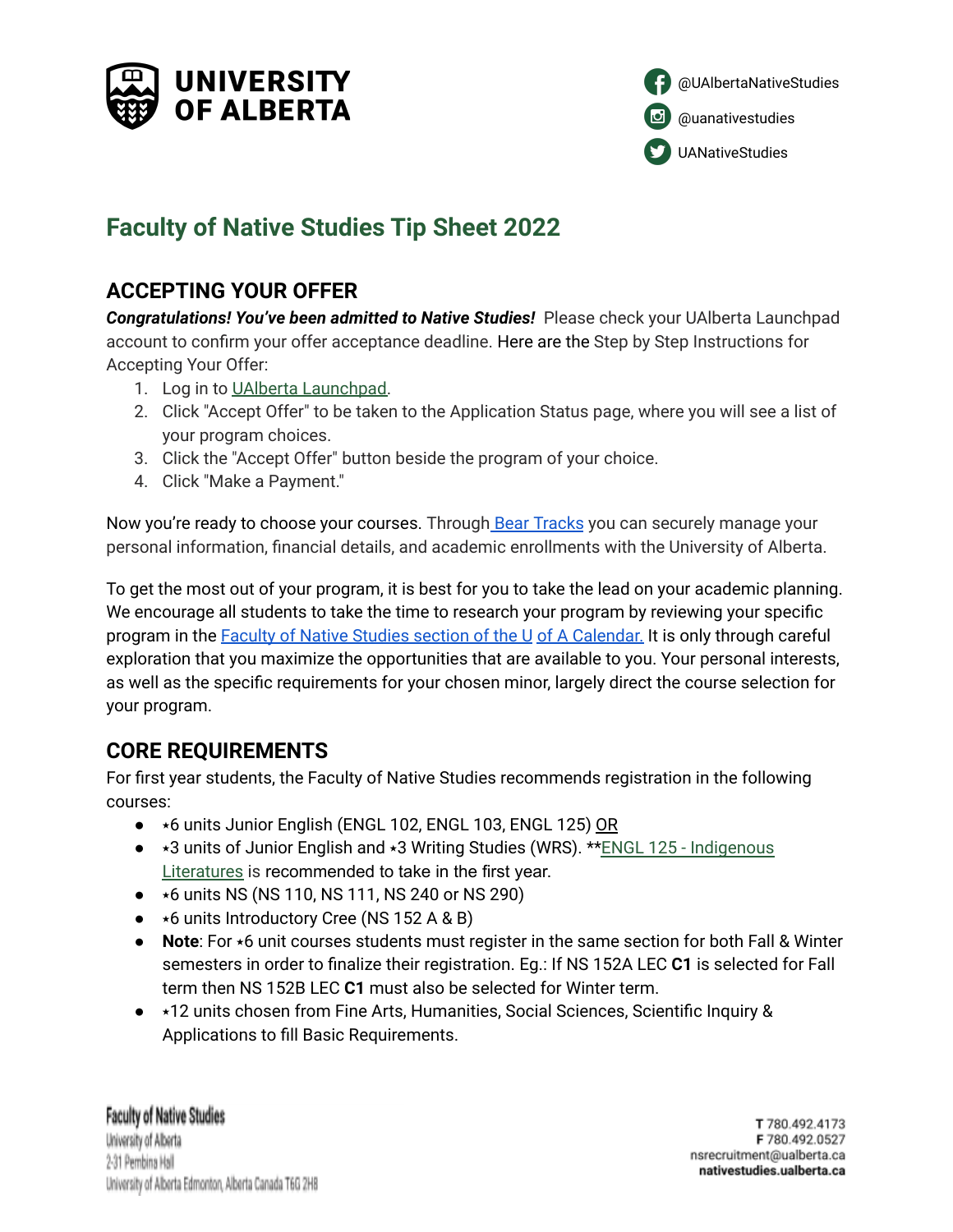

# **ADDITIONAL REQUIREMENTS**

Pre-requisites at the high school and university level are required for some courses in which planning in reverse can be very effective in this process. Eg.: NS 390 is required, as part of the program requirements, but in order to take NS 390 you must first take NS 290. MATH 134 has a prerequisite of Math 30-1.

# **TIPS & TRICKS**

Below is a general overview of program you should be familiar with at the University of Alberta while planning your degree:

- The BA in Native Studies degree program will consist of  $\star$ 120 units spread over four years.
- If you are completing a combined degree program in Education or Environmental & Conservation Sciences, your program will consist of  $\star$ 150 units over five years.
- To complete your degree in four years, you need to take  $\star$ 30 units per year (or 5 three-unit courses each fall and winter term). However, you can choose to spread your courses out a bit more by studying in the spring and summer terms or extending the overall length of your studies by a term or year (which is very common).
- Normally, one course in fall (September to December) or winter (January to April) term is weighted as  $\star$ 3 units.
- $\bullet\quad$   $\star$ 6 unit courses (i.e., NS 152 Introductory Cree) span over two terms (September to April).
- *All students enrolled in the Faculty of Native Studies are required to complete at least one Native Studies course in each fall and winter <i>term during the first two years (or*  $*60$  *units).* The Faculty will cancel course registration in the add/delete period if there is no registration in a NS course.
- **Junior-level courses are 100-level courses**. Native Studies students cannot take no more than  $\star$ 48 units at the Junior-level. These  $\star$ 48 units must include the junior-level courses that are required for your Native Studies major (such as, NS 110 -  $*3$  units, NS 111 -  $*3$ units and NS 152 -  $\star$ 6 units).
- **Senior-level courses are any course numbered 200 and over**.

# **AP / IB CREDIT**

If applicable: go to: [uab.ca/AP](https://www.ualberta.ca/admissions/undergraduate/resources/ap-students/advanced-standing-ap-courses.html?) or [uab.ca/IB](https://www.ualberta.ca/admissions/undergraduate/resources/ib-students/index.html?) for more information. **ADDITIONAL ASSISTANCE**

See your Native Studies Program Checklist or reach out to the Faculty of Native Studies Student Services at: [nsrecru@ualberta.ca](mailto:nsrecru@ualberta.ca) or [nsadvise@ualberta.ca](mailto:nsadvise@ualberta.ca).